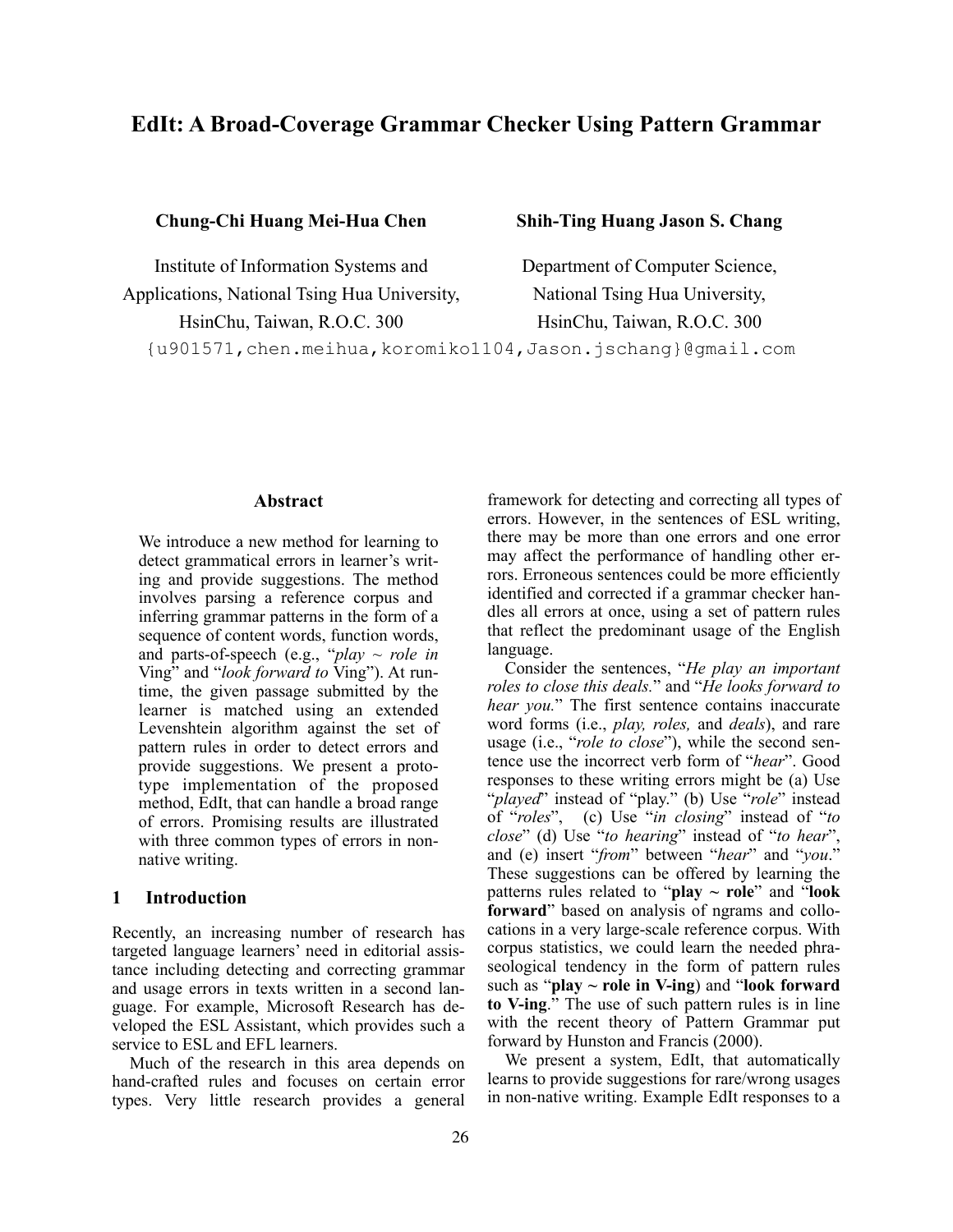text are shown in Figure 1. EdIt has retrieved the related pattern grammar of some ngram and collocation sequences given the input (e.g., " $play \sim role$ *in* V-ing1", and "*look forward to* V-ing"). EdIt learns these patterns during pattern extraction process by syntactically analyzing a collection of well-formed, published texts.

At run-time, EdIt first processes the input passages in the article (e.g., "*He play an important roles to close* ") submitted by the L2 learner. And EdIt tag the passage with part of speech information, and compares the tagged sentence against the pattern rules anchored at certain collocations (e.g., "*play* ~ *role*" and "*look forward*"). Finally, EdIt finds the minimum-edit-cost patterns matching the passages using an extended Levenshtein's algorithm (Levenshtein, 1966). The system then highlights the edits and displays the pattern rules as suggestions for correction. In our prototype, EdIt returns the preferred word form and preposition usages to the user directly (see Figure 1); alternatively, the actual surface words (e.g., "closing" and "deal") could be provided.

| Input:                                                                                                                                                     | He play an important roles to close this<br>deals. He looks forward to hear you.<br>Edit |  |  |  |  |
|------------------------------------------------------------------------------------------------------------------------------------------------------------|------------------------------------------------------------------------------------------|--|--|--|--|
| Related pattern rules<br>$play \sim role$ in Noun<br>$play \sim role$ in V-ing<br>he plays DET<br>he played DET<br>look forward to V-ing<br>hear from PRON |                                                                                          |  |  |  |  |
| <b>Suggestion:</b><br>He played an important role in closing this deal. He looks<br>forward to hearing from you.                                           |                                                                                          |  |  |  |  |

Figure 1. Example responses to the non-native writing.

#### **2 Related Work**

Grammar checking has been an area of active research. Many methods, rule-oriented or datadriven, have been proposed to tackle the problem of detecting and correcting incorrect grammatical and usage errors in learner texts. It is at times no easy to distinguish these errors. But Fraser and Hodson (1978) shows the distinction between these two kinds of errors.

For some specific error types (e.g., article and preposition error), a number of interesting rulebased systems have been proposed. For example, Uria et al. (2009) and Lee et al. (2009) leverage heuristic rules for detecting Basque determiner and Korean particle errors, respectively. Gamon et al. (2009) bases some of the modules in ESL Assistant on rules derived from manually inspecting learner data. Our pattern rules, however, are automatically derived from readily available well-formed data, but nevertheless very helpful for correcting errors in non-native writing.

More recently, statistical approaches to developing grammar checkers have prevailed. Among unsupervised checkers, Chodorow and Leacock (2000) exploits negative evidence from edited textual corpora achieving high precision but low recall, while Tsao and Wible (2009) uses general corpus only. Additionally, Hermet et al. (2008) and Gamon and Leacock (2010) both use Web as a corpus to detect errors in non-native writing. On the other hand, supervised models, typically treating error detection/correction as a classification problem, may train on well-formed texts as in the methods by De Felice and Pulman (2008) and Tetreault et al. (2010), or with additional learner texts as in the method proposed by Brockett et al. (2006). Sun et al. (2007) describes a method for constructing a supervised detection system trained on raw well-formed and learner texts without error annotation.

Recent work has been done on incorporating word class information into grammar checkers. For example, Chodorow and Leacock (2000) exploit bigrams and trigrams of function words and partof-speech (PoS) tags, while Sun et al. (2007) use labeled sequential patterns of function, time expression, and part-of-speech tags. In an approach similar to our work, Tsao and Wible (2009) use a combined ngrams of words forms, lemmas, and part-of-speech tags for research into constructional phenomena. The main differences are that we anchored each pattern rule in lexical collocation so as to avoid deriving rules that is may have two

<sup>&</sup>lt;sup>1</sup> In the pattern rules, we translate the part-of-speech tag to labels that are commonly used in learner dictionaries. For instance, we use *V-ing* for the tag VBG denoting the progressive verb form, and *Pron* and *Pron\$* denotes a pronoun and a possessive pronoun respectively.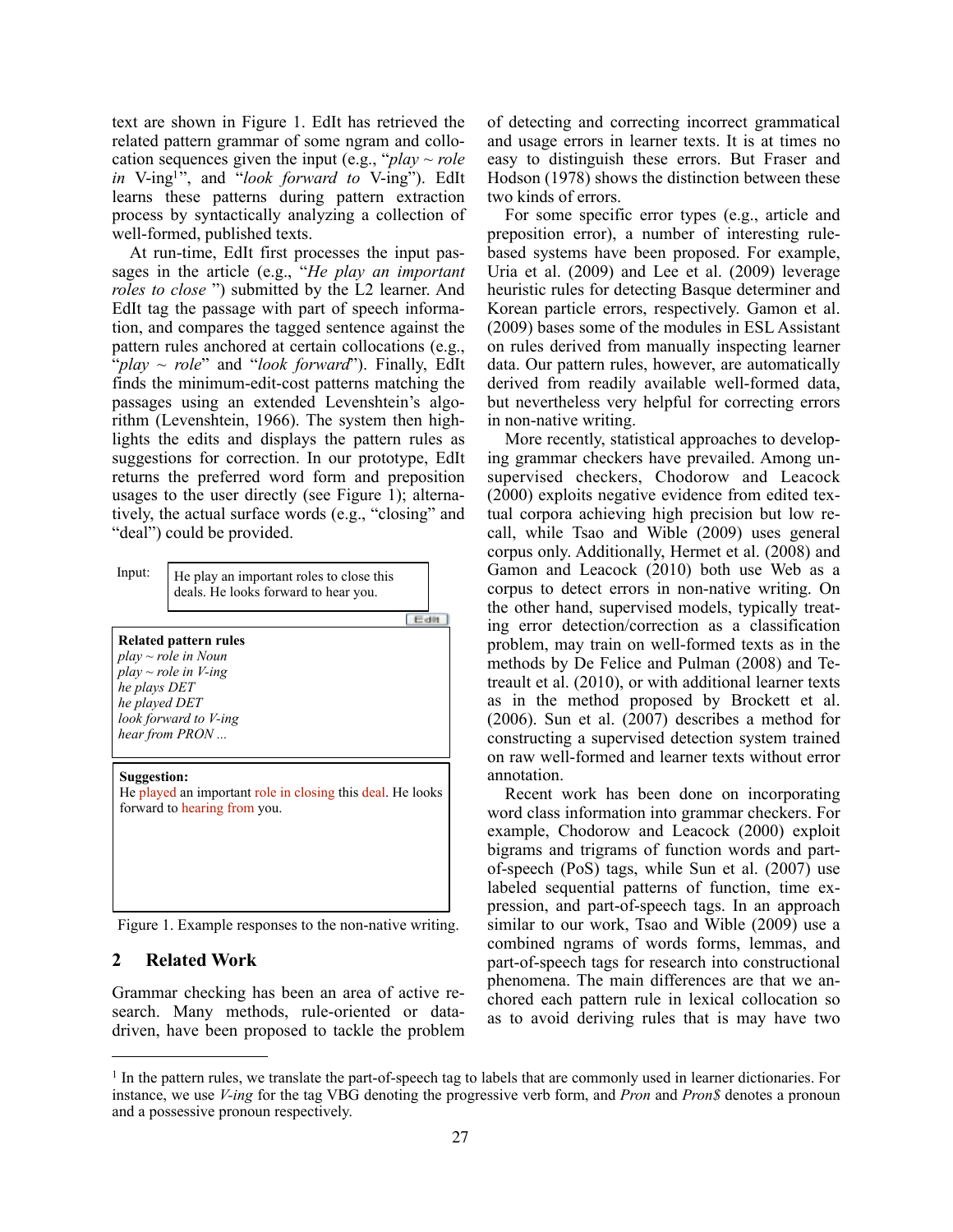consecutive part-of-speech tags (e.g, "*V Pron\$ socks off"*). The pattern rules we have derived are more specific and can be effectively used in detecting and correcting errors.

In contrast to the previous research, we introduce a broad-coverage grammar checker that accommodates edits such as substitution, insertion and deletion, as well as replacing word forms or prepositions using pattern rules automatically derived from very large-scale corpora of well-formed texts.

# **3 The EdIt System**

Using supervised training on a learner corpus is not very feasible due to the limited availability of large-scale annotated non-native writing. Existing systems trained on learner data tend to offer high precision but low recall. Broad coverage grammar checkers may be developed using readily available large-scale corpora. To detect and correct errors in non-native writing, a promising approach is to automatically extract lexico-syntactical pattern rules that are expected to distinguish correct and in correct sentences.

## **3.1 Problem Statement**

We focus on correcting grammatical and usage errors by exploiting pattern rules of specific collocation (elastic or rigid such as "*play ~ rule*" or "*look forward*"). For simplification, we assume that there is no spelling errors. EdIt provides suggestions to common writing errors2 of the following correlated with essay scores<sup>3</sup>.

- (1) wrong word form
	- (A) singular determiner preceding plural noun

(B) wrong verb form: concerning modal verbs (e.g., "would said"), subject-verb agreement, auxiliary (e.g., "should have tell the truth"), gerund and infinitive usage (e.g., "look forward to see you" and "in an attempt to helping you")

- (2) wrong preposition (or infinitive-to)
	- (A) wrong preposition (e.g., "to depends of it")

(B) wrong preposition and verb form (e.g., "to play an important role to close this deal")

- (3) transitivity errors
	- (A) transitive verb (e.g., "to discuss about the mat-
	- ter" and "to affect to his decision")
	- (B) intransitive verb (e.g., "to listens the music")

The system is designed to find pattern rules related to the errors and return suggestionst. We now formally state the problem that we are addressing.

*Problem Statement:* We are given a reference corpus *C* and a non-native passage *T*. Our goal is to detect grammatical and usage errors in *T* and provide suggestions for correction. For this, we *extract* a set of *pattern rules*,  $u_1, \ldots, u_m$  from C such that the rules reflect the predominant usage and are likely to distinguish most errors in nonnative writing.

In the rest of this section, we describe our solution to this problem. First, we define a strategy for identifying predominant phraseology of frequent ngrams and collocations in Section 3.2. Afer that, we show how EdIt proposes grammar correctionsedits to non-native writing at run-time in Section 3.3.

## **3.2 Deriving Pattern Rules**

We attempt to derive patterns (e.g., " $play \sim role$  in *V-ing*") from *C* expected to represent the immediate context of collocations (e.g., "*play ~ role*" or "*look forward*"). Our derivation process consists of the following four-stage:

*Stage 1. Lemmatizing, POS Tagging and Phrase chunking.* In the first stage, we lemmatize and tag sentences in *C*. Lemmatization and POS tagging both help to produce more general pattern rules from ngrams or collocations. The based phrases are used to extract collocations.

*Stage 2. Ngrams and Collocations.* In the second stage of the training process, we calculate ngrams and collocations in *C*, and pass the frequent ngrams and collocations to Stage 4.

We employ a number of steps to acquire statistically significant collocations--determining the pair of head words in adjacent base phrases, calculating their pair-wise mutual information values, and filtering out candidates with low MI values.

*Stage 3. onstructing Inverted Files.* In the third stage in the training procedure, we build up inverted files for the lemmas in *C* for quick access in Stage 4. For each word lemma we store surface words, POS tags, pointers to sentences with base phrases marked.

<sup>2</sup> See (Nicholls, 1999) for common errors.

<sup>3</sup> See (Leacock and Chodorow, 2003) and (Burstein et al., 2004) for correlation.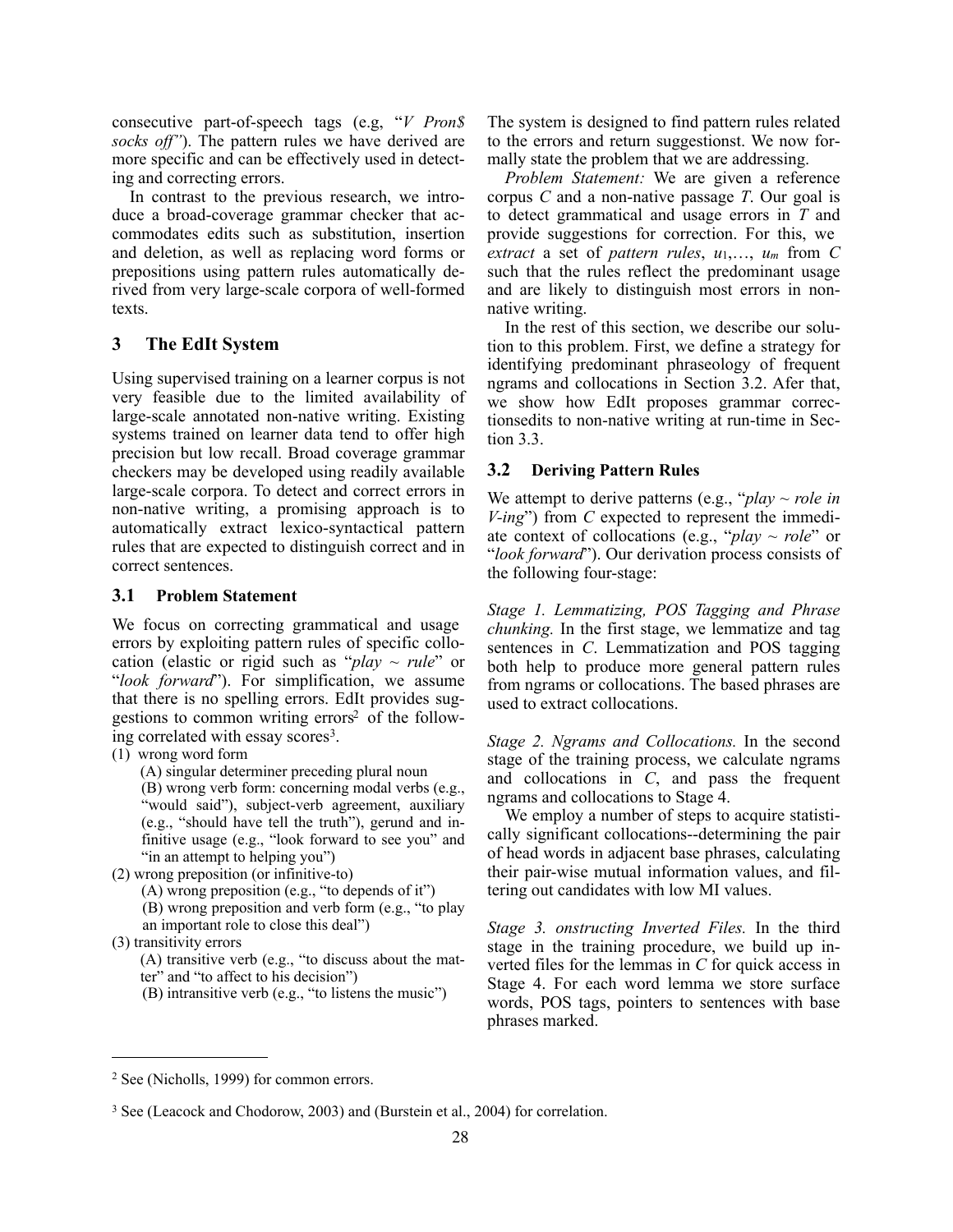|                                             | procedure GrammarChecking(T, Pattern GrammarBank)              |  |  |  |
|---------------------------------------------|----------------------------------------------------------------|--|--|--|
| $(1)$ Suggestions=""//candidate suggestions |                                                                |  |  |  |
| $(2)$ sentences=sentenceSplitting(T)        |                                                                |  |  |  |
|                                             | for each <i>sentence</i> in <i>sentences</i>                   |  |  |  |
| (3)                                         | userProposedUsages=extractUsage(sentence)                      |  |  |  |
|                                             | for each <i>userUsage</i> in <i>userProposedUsages</i>         |  |  |  |
| (4)                                         | patGram=findPatternGrammar(userUsage.lexemes,                  |  |  |  |
|                                             | PatternGrammarBank)                                            |  |  |  |
| (5)                                         | minEditedCost=SystemMax; minEditedSug=""                       |  |  |  |
|                                             | for each <i>pattern</i> in patGram                             |  |  |  |
| (6)                                         | cost=extendedLevenshtein(userUsage,pattern)                    |  |  |  |
|                                             | if cost <mineditedcost< td=""></mineditedcost<>                |  |  |  |
| (7)                                         | minEditedCost=cost; minEditedSug=pattern                       |  |  |  |
|                                             | if $minEditedCost>0$                                           |  |  |  |
| (8)                                         | append ( <i>userUsage,minEditedSug</i> ) to <i>Suggestions</i> |  |  |  |
| (9) Return Suggestions                      |                                                                |  |  |  |

Figure 2. Grammar suggestion/correction at run-time

*Stage 4. Deriving pattern rules.* In the fourth and final stage, we use the method described in a previous work (Chen et al., 2011) and use the inverted files to find all sentences containing a give word and collocation. Words surrounding a collocation are identified and generalized based on their corresponding POS tags. These sentences are then transformed into a set of n-gram of words and POS tags, which are subsequently counted and ranked to produce pattern rules with high frequencies.

#### **3.3 Run-Time Error Correction**

Once the patterns rules are derived from a corpus of well-formed texts, EdIt utilizes them to check grammaticality and provide suggestions for a given text via the procedure in Figure 2.

In Step (1) of the procedure, we initiate a set *Suggestions* to collect grammar suggestions to the user text *T* according to the bank of pattern grammar *PatternGrammarBank*. Since EdIt system focuses on grammar checking at sentence level, *T* is heuristically split (Step (2)).

For each *sentence*, we extract ngram and POS tag sequences *userUsage* in *T*. For the example of "He play an important roles. He looks forword to hear you", we extract ngram such as *he V DET, play an JJ NNS, play ~ roles to V, this NNS, look forward to VB,* and *hear Pron.* 

For each *userUsage*, we first access the pattern rules related to the word and collocation within (e.g., play-role patterns for "*play ~ role to close*") Step (4). And then we compare *userUsage* against these rules (from Step  $(5)$  to  $(7)$ ). We use the extended Levenshtein's algorithm shown in Figure 3 to compare *userUsage* and pattern rules.

| procedure extendedLevenshtein(userUsage,pattern)                               |                                                                                   |  |  |
|--------------------------------------------------------------------------------|-----------------------------------------------------------------------------------|--|--|
| $(1)$ allocate and initialize <i>costArray</i>                                 |                                                                                   |  |  |
| for <i>i</i> in range(len( <i>userUsage</i> ))                                 |                                                                                   |  |  |
|                                                                                | for <i>i</i> in range(len( <i>pattern</i> ))                                      |  |  |
|                                                                                | if equal(userUsage[i],pattern[j]) //substitution                                  |  |  |
| (2a)                                                                           | $substiCost = costArray[i-1,j-1]+0$                                               |  |  |
|                                                                                | elseif sameWordGroup( <i>userUsage</i> [ <i>i</i> ], <i>pattern</i> [ <i>j</i> ]) |  |  |
| (2b)                                                                           | $substiCost = costArray[i-1,j-1]+0.5$                                             |  |  |
| (2c)                                                                           | else substiCost=costArray[i-1,j-1]+1                                              |  |  |
|                                                                                | if equal( <i>userUsage</i> [i+1], <i>pattern</i> [j+1])//deletion                 |  |  |
| (3a)                                                                           | $delCost = costArray[i-1,j] + smallCost$                                          |  |  |
| (3b)                                                                           | else <i>delCost=costArray</i> [ $i$ -1, $j$ ]+1                                   |  |  |
|                                                                                | if equal( <i>userUsage</i> [ $i+1$ ], <i>pattern</i> [ $j+1$ ]) //insertion       |  |  |
| (4a)                                                                           | $insCost = costArray[i,j-1] + smallCost$                                          |  |  |
| (4b)                                                                           | else insCost=costArray[i,j-1]+1                                                   |  |  |
| (5)                                                                            | $costArray[i,j] = min(substiCost, delCost, insCost)$                              |  |  |
| $(6)$ Return <i>costArray</i> [len( <i>userUsage</i> ), len( <i>pattern</i> )] |                                                                                   |  |  |
|                                                                                |                                                                                   |  |  |

Figure 3. Algorithm for identifying errors

If only partial matches are found for *userUsage*, that could mean we have found a potential errors. We use *minEditedCost* and *minEditedSug* to contrain the patterns rules found for error suggestions (Step (5)). In the following, we describe how to find minimal-distance edits.

In Step (1) of the algorithm in Figure 3 we allocate and initialize *costArray* to gather the dynamic programming based cost to transform *userUsage*  into a specific contextual rule *pattern*. Afterwards, the algorithm defines the cost of performing substitution (Step (2)), deletion (Step (3)) and insertion (Step (4)) at i-indexed *userUsage* and j-indexed *pattern*. If the entries *userUsage*[*i*] and *pattern*[*j*] are equal literally (e.g., "VB" and "VB") or grammatically (e.g., "DT" and "Pron\$"), no edit is needed, hence, no cost (Step (2a)). On the other hand, since learners tend to select wrong word form and preposition, we set a lower cost for substitution among different word forms of the same lemma or lemmas with the same POS tag (e.g., *replacing V with V-ing* or *replacing to with in*". In addition to the conventional deletion and insertion (Step (3b) and (4b) respectively), we look ahead to the elements *userUsage*[*i*+1] and *pattern*[*j*+1] considering the fact that "with or without preposition" and "transitive or intransitive verb" often puzzles EFL learners (Step (3a) and (4a)). Only a small edit cost is counted if the next elements in *userUsage* and *Pattern* are "equal". In Step (6) the extended Levenshtein's algorithm returns the minimum edit cost of revising *userUsage* using *pattern*.

Once we obtain the costs to transform the *userUsage* into a similar, frequent pattern rules, we propose the minimum-cost rules as suggestions for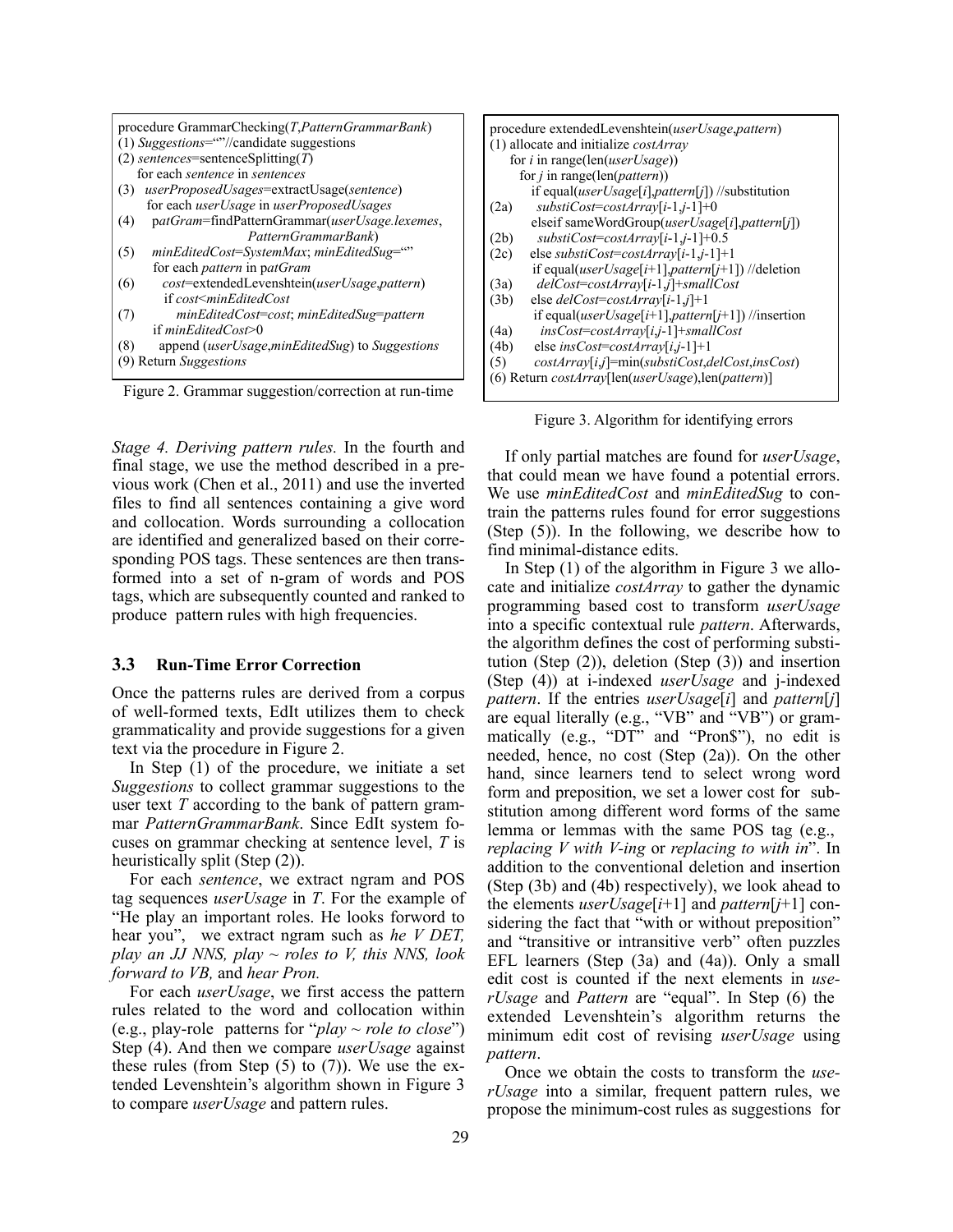correction (e.g., "*play ~ role in V-ing*" for revising " $play \sim role to V$ ") (Step (8) in Figure 2), if its minimum edit cost is greater than zero. Otherwise, the usage is considered valid. Finally, the *Suggestions* accumulated for *T* are returned to users (Step (9)). Example input and editorial suggestions returned to the user are shown in Figure 1. Note that pattern rules involved flexible collocations are designed to take care of long distance dependencies that might be always possible to cover with limited ngram (for *n* less than 6). In addition, the long patter rules can be useful even when it is not clear whether there is an error when looking at a very narrow context. For example, "hear" can be either be transitive or intransitive depending on context. In the context of "look forward to" and person noun object, it is should be intransitive and require the preposition "from" as suggested in the results provided by EdIt (see Figure 1).

In existing grammar checkers, there are typically many modules examining different types of errors and different module may have different priority and conflict with one another. Let us note that this general framework for error detection and correction is an original contribution of our work. In addition, we incorporate probabilities conditioned on word positions in order to weigh edit costs. For example, the conditional probability of *V* to immediately follow "look forward to" is virtually while the probability of *V-ing* to do so is approximates 0.3. Those probabilistic values are used to weigh different edits.

## **4 Experimental Results**

In this section, we first present the experimental setting in EdIt (Section 4.1). Since our goal is to provide to learners a means to efficient broadcoverage grammar checking, EdIt is web-based and the acquisition of the pattern grammar in use is offline. Then, we illustrate three common types of errors, scores correlated, EdIt<sup>4</sup> capable of handling.

## **4.1 Experimental Setting**

We used British National Corpus (BNC) as our underlying general corpus *C*. It is a 100 million British English word collection from a wide range of sources. We exploited GENIA tagger to obtain the lemmas, PoS tags and shallow parsing results of *C*'s sentences, which were all used in constructing inverted files and used as examples for GRASP to infer lexicalized pattern grammar.

Inspired by (Chen et al., 2011) indicating EFL learners tend to choose incorrect prepositions and following word forms following a VN collocation, and (Gamon and Leacock, 2010) showing fixedlength and fixed-window lexical items are the best evidence for correction, we equipped EdIt with pattern grammar rules consisting of fixed-length (from one- to five-gram) lexical sequences or VN collocations and their fixed-window usages (e.g., "IN $(in)$  VBG" after "play  $\sim$  role", for window 2).

# **4.2 Results**

We examined three types of errors and the mixture of them for our correction system (see Table 1). In this table, results of ESL Assistant are shown for comparison, and grammatical suggestions are underscored. As suggested, lexical and PoS information in learner texts is useful for a grammar checker, pattern grammar EdIt uses is easily accessible and effective in both grammaticality and usage check, and a weighted extension to Levenshtein's algorithm in EdIt accommodates substitution, deletion and insertion edits to learners' frequent mistakes in writing.

# **5 Future Work and Summary**

Many avenues exist for future research and improvement. For example, we could augment pattern grammar with lexemes' PoS information in that the contexts of a word of different PoS tags vary. Take *discuss* for instance. The present tense verb *discuss* is often followed by determiners and nouns while the passive is by the preposition *in* as in "… is discussed in Chapter one." Additionally, an interesting direction to explore is enriching pattern grammar with semantic role labels (Chen et al., 2011) for simple semantic check.

In summary, we have introduced a method for correcting errors in learner text based on its lexical and PoS evidence. We have implemented the method and shown that the pattern grammar and extended Levenshtein algorithm in this method are promising in grammar checking. Concerning EdIt's broad coverage over different error types, simplicity in design, and short response time, we plan to evaluate it more fully: with or without conditional probability using majority voting or not.

<sup>4</sup> At http://140.114.214.80/theSite/EdIt\_demo2/